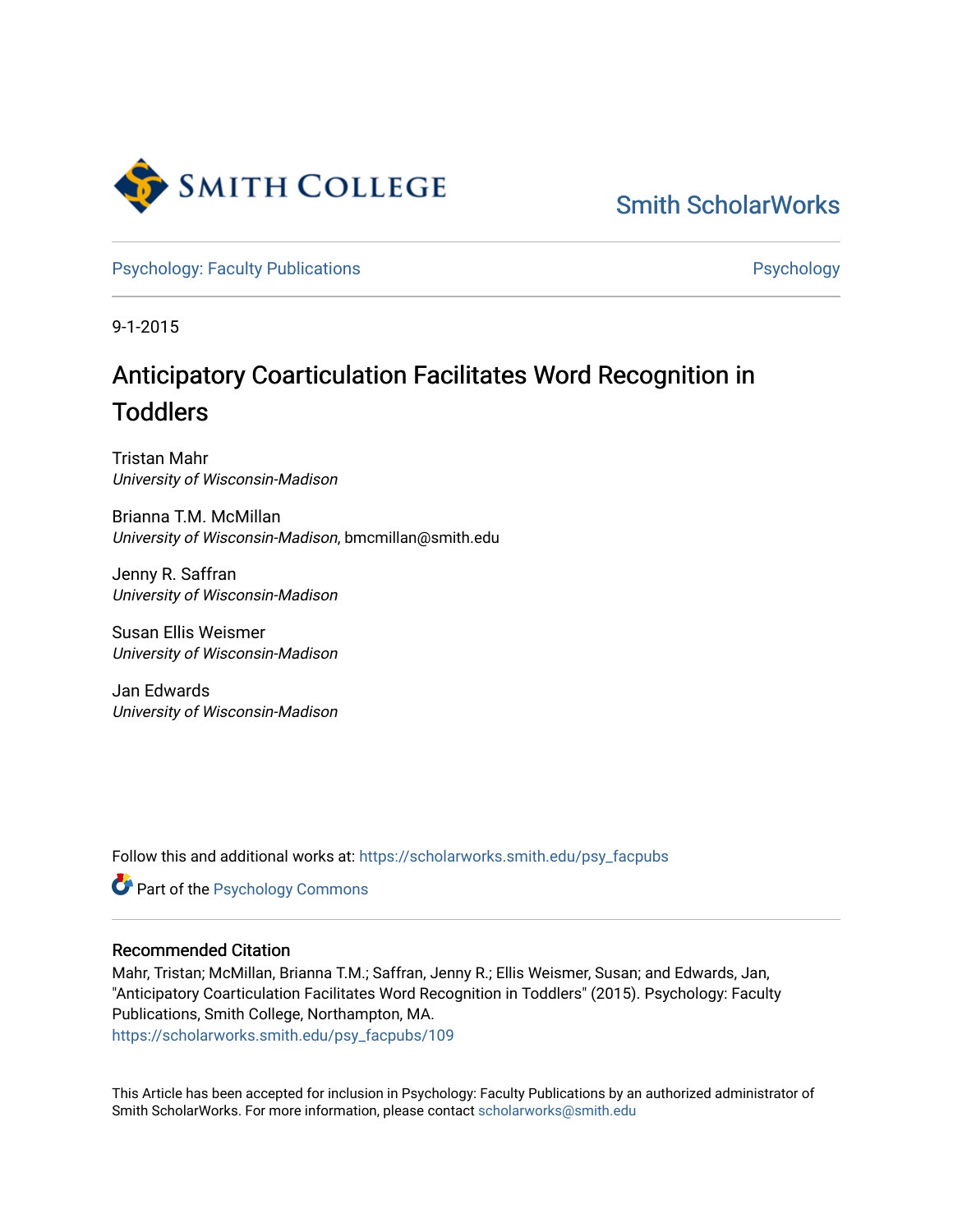Mahr, T., McMillan, B. T. M., Saffran, J. R., Ellis Weismer, S., & Edwards, J. (2015). Anticipatory coarticulation facilitates word recognition in toddlers. *Cognition*, 142, 345–350. <http://dx.doi.org/10.1016/j.cognition.2015.05.009>

This is the "Accepted Manuscript" version of the article.

Raw data and accompanying analysis scripts: [https://github.com/tjmahr/2015\\_Coartic](https://github.com/tjmahr/2015_Coartic)

Anticipatory coarticulation facilitates word recognition in toddlers

Tristan Mahr, Brianna T. M. McMillan, Jenny R. Saffran, Susan Ellis Weismer, and Jan Edwards

University of Wisconsin–Madison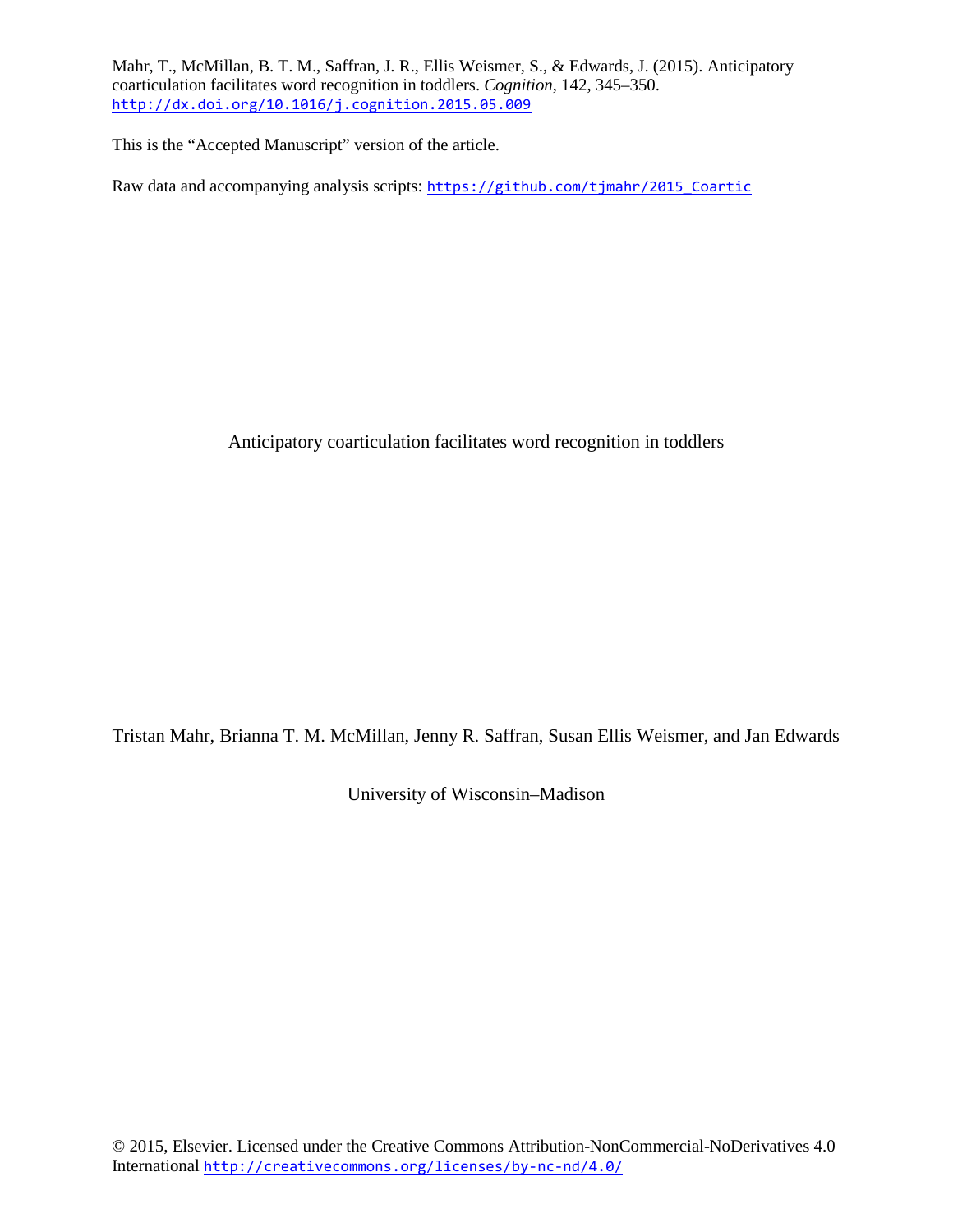## **Abstract**

Children learn from their environments and their caregivers. To capitalize on learning opportunities, young children have to recognize familiar words efficiently by integrating contextual cues across word boundaries. Previous research has shown that adults can use phonetic cues from anticipatory coarticulation during word recognition. We asked whether 18– 24 month-olds  $(n = 29)$  used coarticulatory cues on the word "the" when recognizing the following noun. We performed a looking-while-listening eyetracking experiment to examine word recognition in neutral versus facilitating coarticulatory conditions. Participants looked to the target image significantly sooner when the determiner contained facilitating coarticulatory cues. These results provide the first evidence that novice word-learners can take advantage of anticipatory sub-phonemic cues during word recognition.

#### **Keywords**

Word recognition; coarticulation; eye tracking; word learning; lexical development; language development

#### **Highlights**

- We report a looking-while-listening eyetracking study with 18–24 month-olds.
- We manipulated the coarticulatory cues on the word "the".
- Under facilitating coarticulation, the cues predicted the following noun.
- Looking patterns were compared for facilitating vs. neutral coarticulation.
- Toddlers looked to target sooner when "the" contained facilitating coarticulation.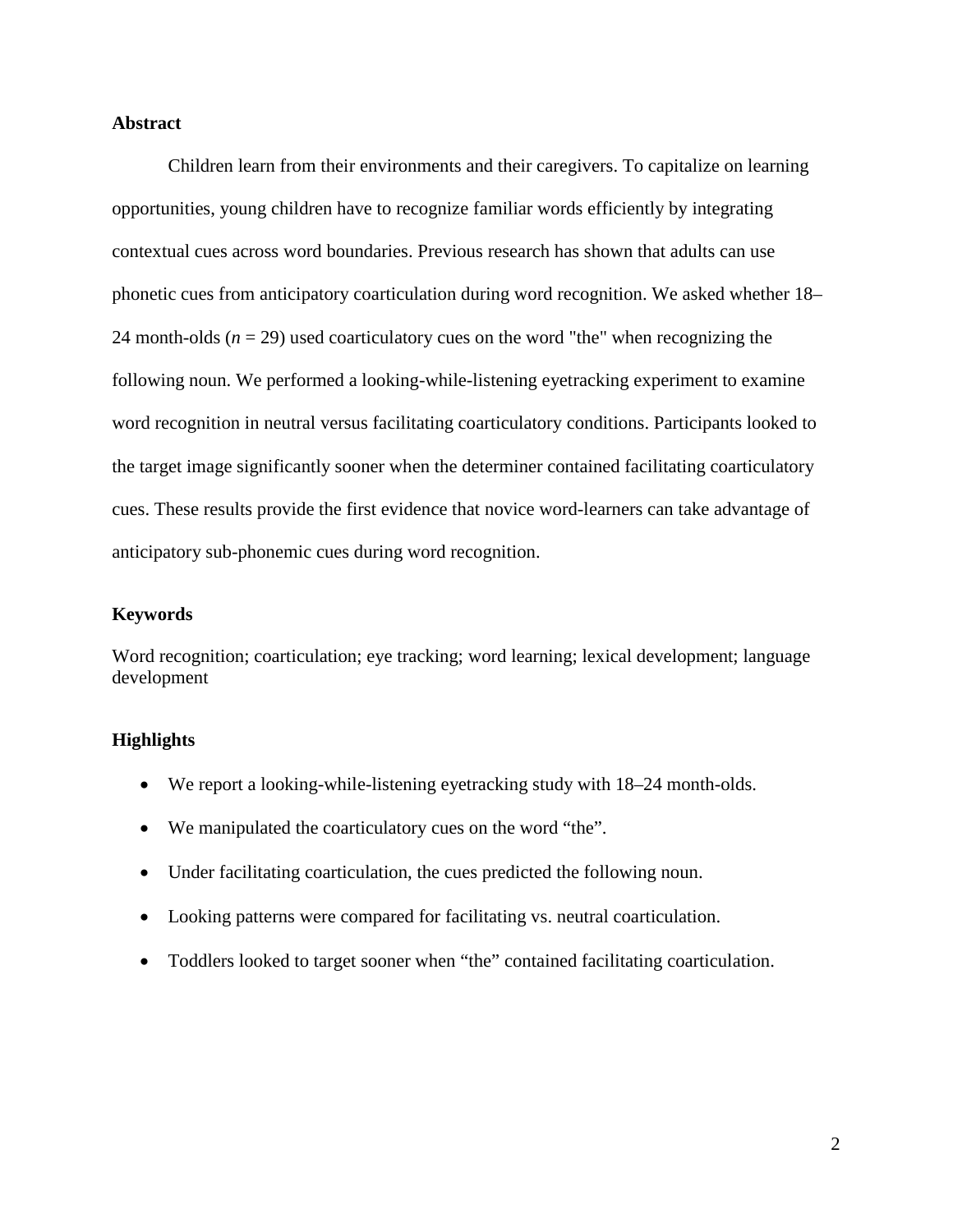#### **1. Introduction**

To learn from their environment, young children must be able to process familiar words efficiently. Word recognition mediates toddlers' ability to learn words from caregivers (Weisleder & Fernald, 2013), and efficiency of lexical processing during the first two years predicts vocabulary and working memory later in childhood (Marchman & Fernald, 2008). Grammatical, pragmatic and phonetic contextual cues can constrain word recognition by simplifying the search space, but many such cues to word identification are not word-internal. Therefore, integrating contextual cues across word boundaries is essential for efficient word recognition.

One of the most well established context-sensitive phenomena in phonetics is *coarticulation*: the overlap of articulatory gestures in neighboring sounds. Coarticulation influences the production of sound patterns both within and across word boundaries. Typical English examples include coronal place assimilation (e.g., saying *in case* with a velar nasal consonant) and fronting of /k/ in *keep* (cf. backing and lip-rounding on /k/ in *coop*). A coarticulated sound carries acoustic information about neighboring sounds, introducing redundant and locally coherent information into the speech signal. In this respect, coarticulation provides regularity or "lawful variability" that can support speech perception (Elman & McClelland, 1986).

Indeed, adult listeners access and exploit coarticulatory cues during speech perception and word recognition (Gow, 2002; Gow & McMurray, 2007). Adults are slower to recognize words when there is a mismatch between coarticulatory cues in a vowel and the following consonant (e.g., Dahan, Magnuson, Tanenhaus, & Hogan, 2001; McQueen, Norris, & Cutler, 1999; Tobin, Cho, Jennet, & Magnuson, 2010). Conversely, appropriate coarticulation can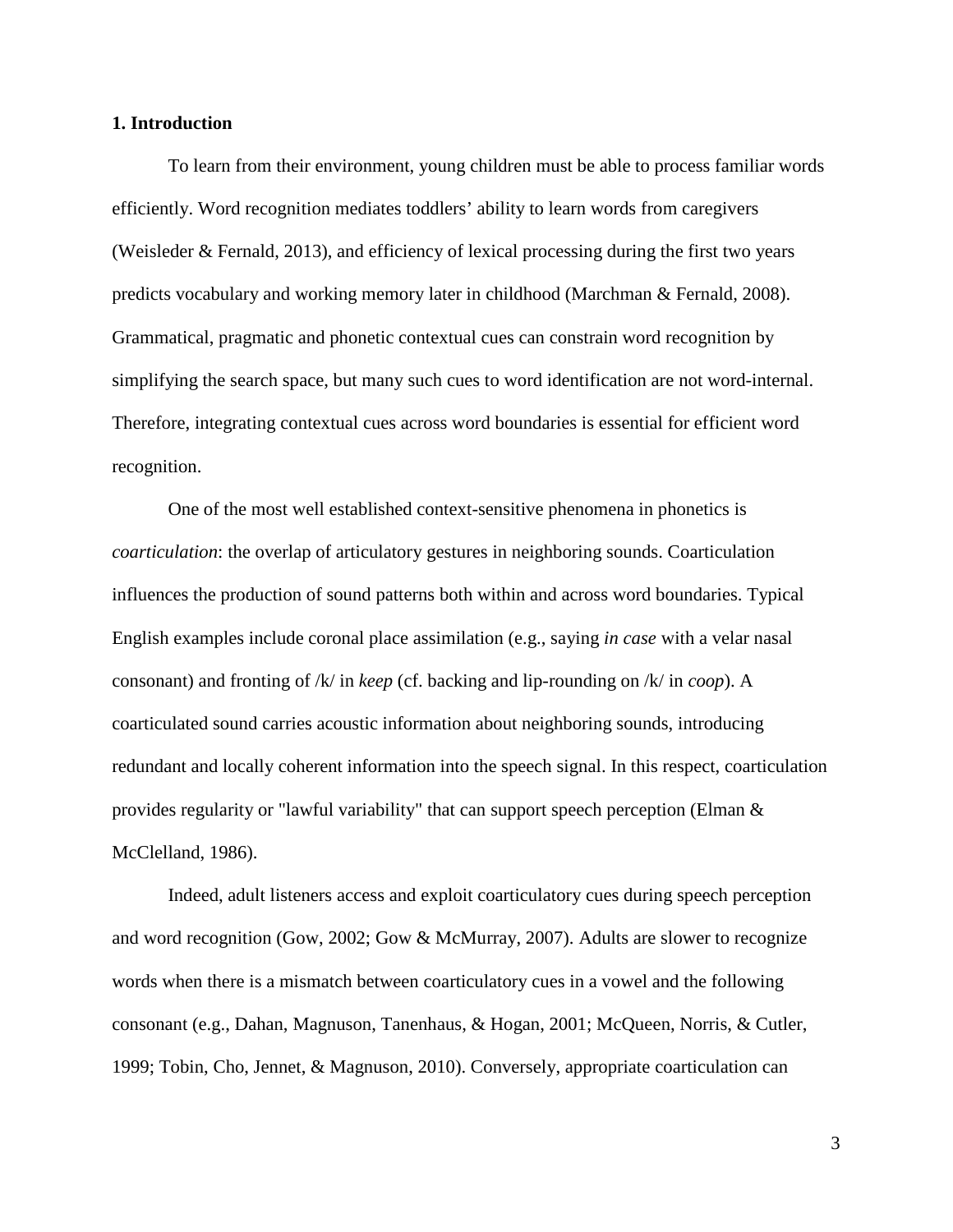facilitate spoken word recognition (e.g., Mattys, White, & Melhorn, 2005). For example, adult English listeners are faster to recognize a noun when the preceding determiner *the* carries information about the onset of the noun (Salverda, Kleinschmidt, & Tanenhaus, 2014).

It is not known whether young children can take advantage of coarticulatory cues during word recognition. Toddlers encode subsegmental details in their lexical representations (Fisher, Church, & Chambers, 2004), so coarticulatory cues should be accessible to these listeners in principle. In addition, toddlers recognize spoken words incrementally, using acoustic cues as they become available as a word unfolds over the speech signal (e.g., Fernald, Swingley, & Pinto, 2001; Swingley, Pinto, & Fernald, 1999). Moreover, toddlers rely on contextual cues when recognizing words produced in fluent speech (Plunkett, 2006). These findings raise an important question: Can young listeners use coarticulatory cues to facilitate recognition of a following word?

This question is important given the longstanding debate concerning the nature of early phonological representations. One point of view holds that these representations are underspecified and that children differentiate between words using relatively holistic phonological representations (Charles-Luce & Luce, 1990, 1995; Jusczyk, 1993). Based on a corpus analysis, Charles-Luce and Luce argued that young children do not need the same phonological detail in their lexical representations as adults do because children's phonological neighborhoods are much sparser. Researchers supporting this point of view have hypothesized that children's phonological representations gradually become more detailed as vocabulary size increases (Edwards, Beckman, & Munson, 2004; Metsala, 1999; Werker & Curtin, 2005; Werker et al., 2002). An opposing point of view posits that children's phonological representations are segmental from very early in development (Dollaghan, 1994; Magnuson, Tanenhaus, Aslin, &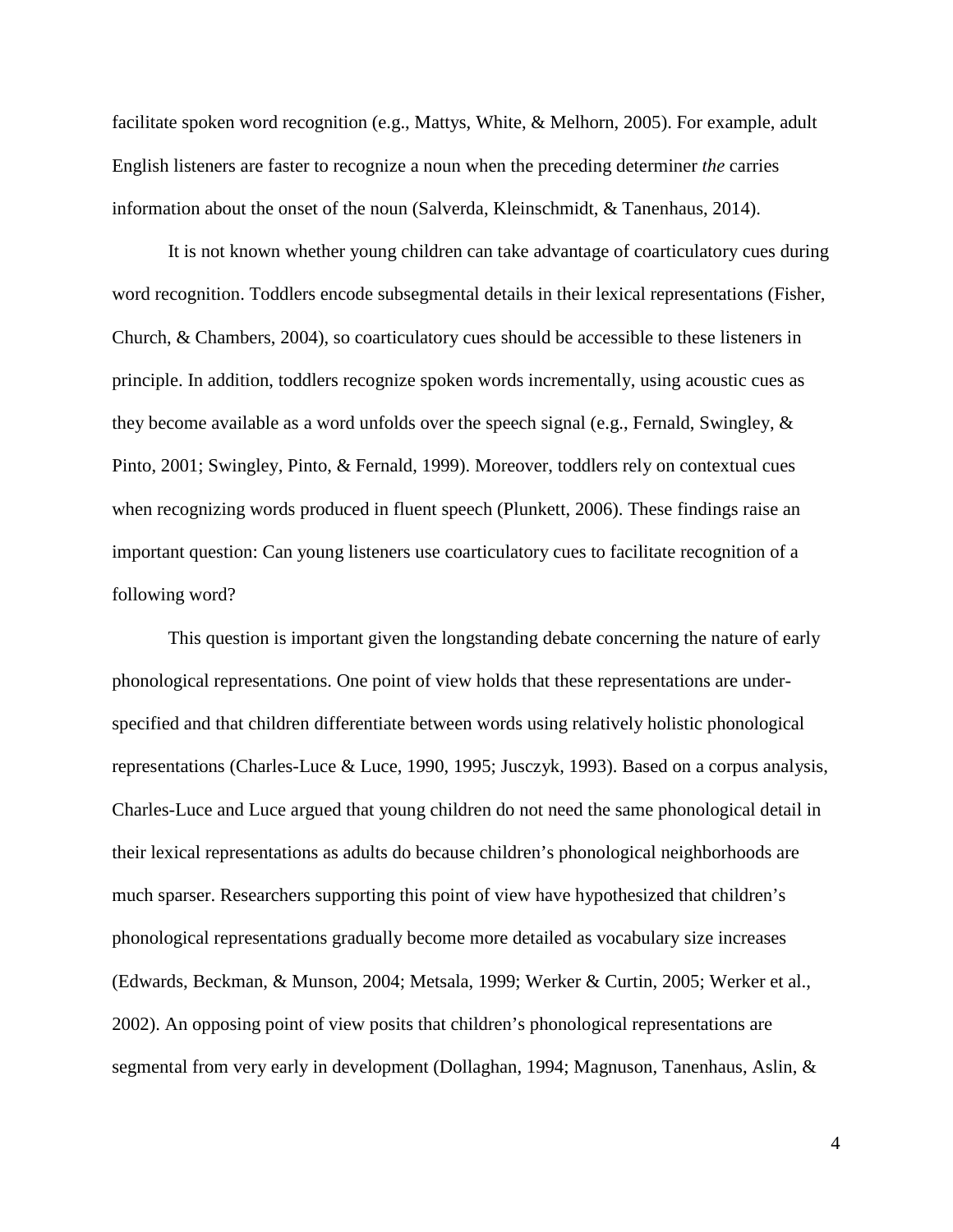Dahan, 2003). This view is supported by studies showing that infants are sensitive to one-feature mispronunciations of familiar words (e.g., Swingley & Aslin, 2000, 2002; K. S. White & Morgan, 2008; see also review in Mayor & Plunkett, 2014). If toddlers use anticipatory coarticulation for word recognition, this finding would provide additional support for the viewpoint that children's phonological representations are well specified even when their vocabularies are relatively small.

In the present study, we investigated whether toddlers took advantage of sub-phonemic anticipatory coarticulatory cues between words. Specifically, we asked whether coarticulatory acoustic cues on the determiner *the* facilitate recognition of the following word. We used a looking-while-listening task (Fernald, Zangl, Portillo, & Marchman, 2008) to determine whether toddlers looked more quickly to a named image in facilitating versus neutral coarticulatory contexts (manipulated within subjects). Crucially, all of the items were cross-spliced to ensure that the recordings were otherwise comparable. We hypothesized that if toddlers are sensitive to coarticulation, we should see earlier recognition of the target noun in facilitating contexts relative to neutral contexts.

## **2. Method**

#### *2.1 Participants*

Twenty-nine 18 to 24-month-olds ( $M = 20.8$ , range  $= 18.1 - 23.8$ , 13 male) participated in this study. An additional 11 toddlers were excluded from the analyses due to inattentiveness (10) or having more than 50% missing data during non-filler trials (1). Caregivers completed the short version of the Words and Sentences Form of the MacArthur-Bates Communicative Development Inventory (MBCDI; Fenson et al., 2007).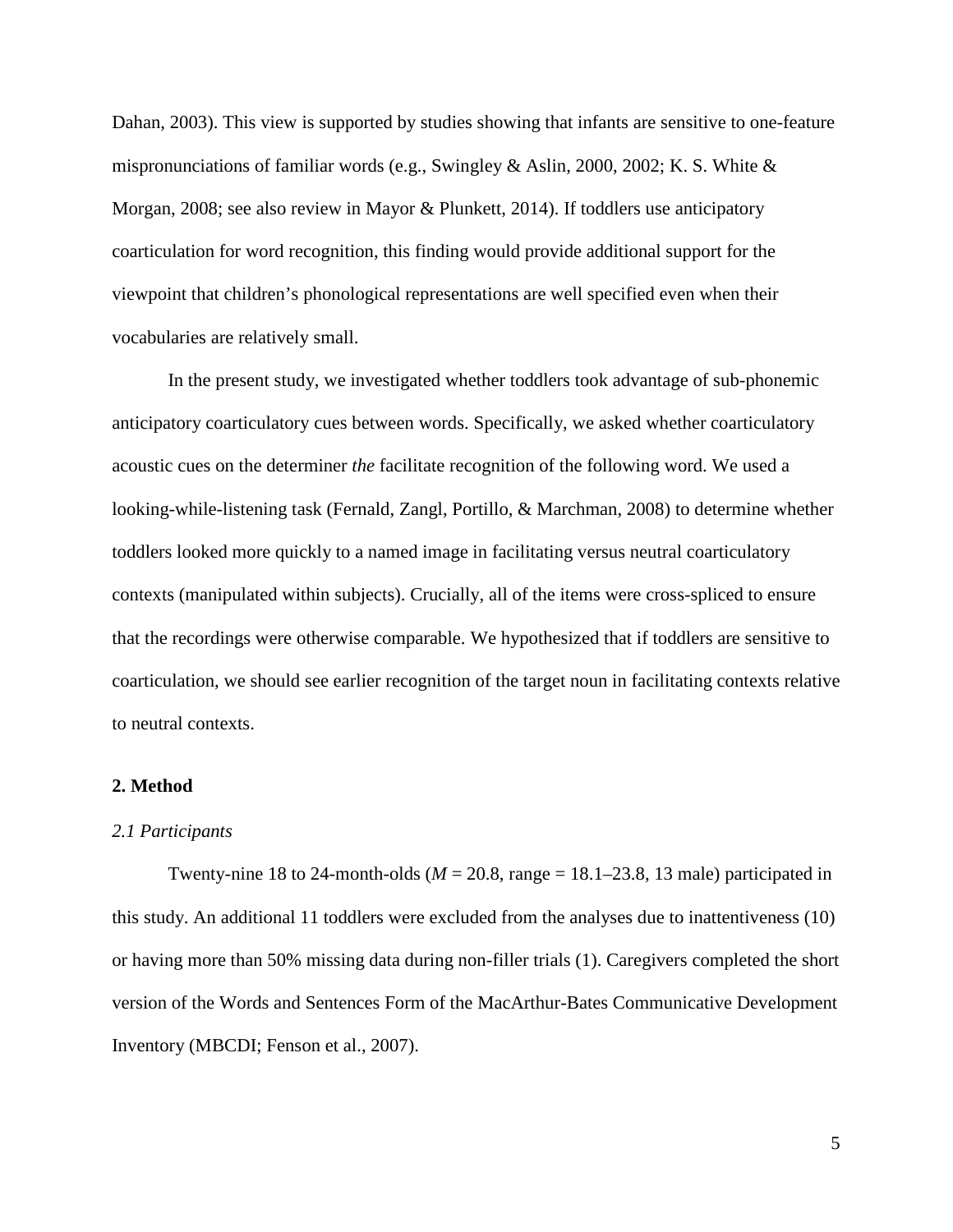#### *2.2 Materials and Stimuli*

We selected target words that are familiar to toddlers in this age group. For the facilitating and neutral items, we presented /d/- and /b/-initial words in yoked pairs: *duck-ball* and *dog-book*. To help maintain interest in the task, we also included filler trials: *cup-sock, carcat, cookie-shoe.* Target words were presented in carrier phrases (e.g., *find the \_\_\_\_* or *see the \_\_\_\_*). The durations of the target words ranged from 560 to 850 ms. All stimuli were recorded using child-directed speech.

We manipulated whether the determiner *the* provided coarticulatory cues for the target word by cross-splicing different tokens of *the* with the target words. In the FACILITATING coarticulation items, the determiner contained coarticulatory cues for the subsequent word-onset  $(d/d \sigma / b)$ , as shown in Figure 1. These cues involved bilabial formant transitions for  $/b/(i.e.,$ falling first and second formants) and alveolar formant transitions for /d/ (i.e., falling first formant and rising second formant). In the NEUTRAL coarticulation items, the determiner token came from the phrase *the hut*. We used this context because the sequence [ǝhǝ] would not provide any coarticulatory cues for /b/ or /d/. Indeed, the vowel in this token showed steady first and second formants, as depicted in Figure 1. The child-directed determiner tokens were approximately 510 ms in duration. They were padded with silence following the vowel so that the duration of each token was 600 ms. Stimuli were cross-spliced in both conditions so that three tokens of *the* were used (i.e., *the*<sup>b</sup> or *the*<sup>d</sup> in facilitating trials, or *the*<sup>a</sup> in neutral trials). Filler words were also cross-spliced and presented with the neutral determiner token. Stimuli were normalized for amplitude.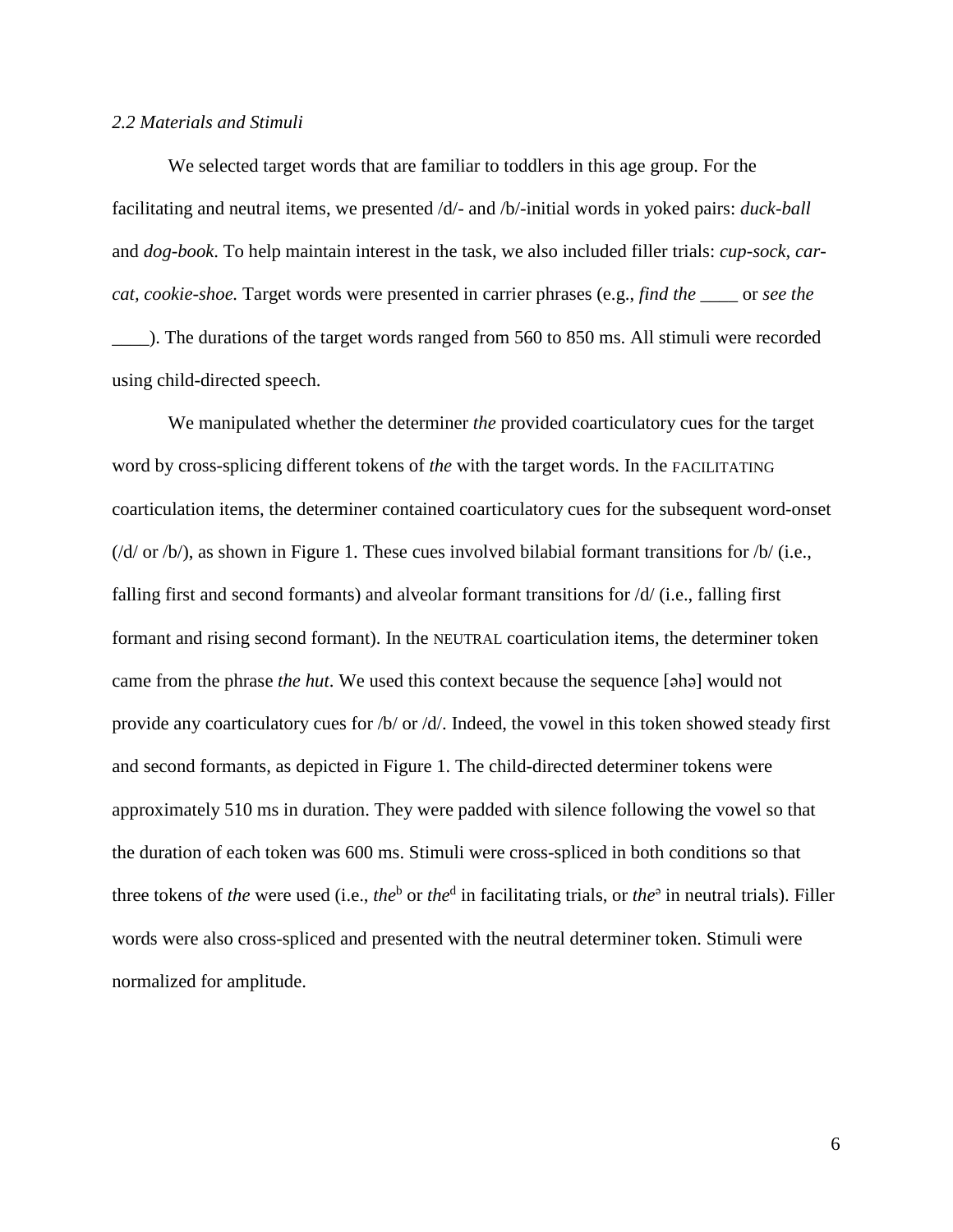

*Figure 1.* F1 and F2 formants of the tokens of the determiner *the* for the three item types. Note the canonical formant transitions for the facilitating tokens and the steady formant values in the neutral token.

The images were color photographs of the familiar objects, presented in  $600 \times 600$  pixel images over a gray background. The two images were presented on a black computer display with a  $1920 \times 1200$  pixel resolution. The left and right images were centered at pixels (400, 600) and (1520, 600), respectively. The four target words were presented in yoked pairs: *ball-duck* and *book-dog*. Four sets of images were used for each pair.

#### *2.3 Procedure and design*

The study was conducted on a Tobii T60 XL eyetracker controlled by E-Prime Professional 2.0. Images were counterbalanced for screen-location (left vs. right side), and trials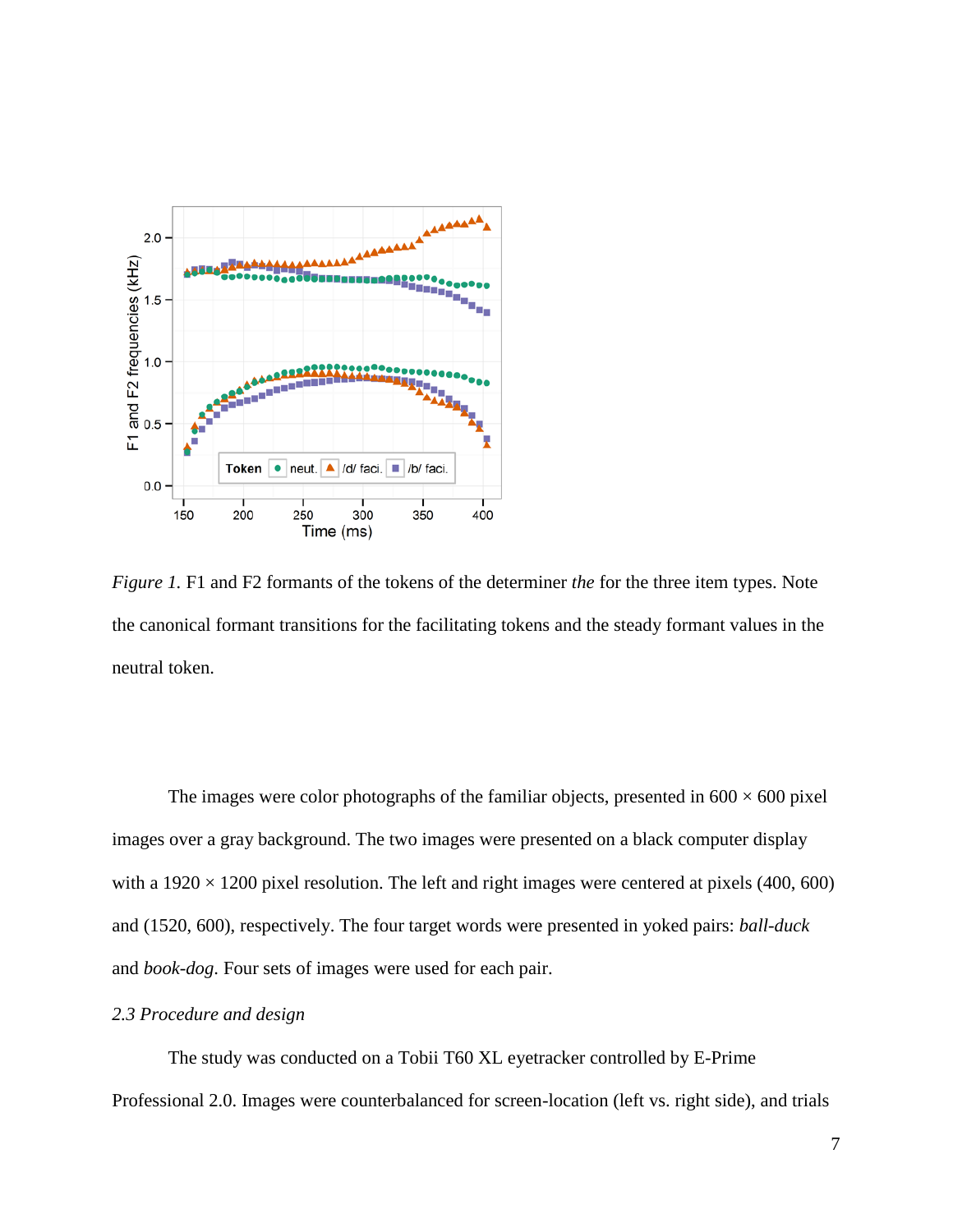were pseudorandomly ordered so that filler trials would occur every third trial. Each subject viewed 32 experimental trials (16 of each condition) plus 14 filler trials over two blocks. Before each block, the eyetracker was calibrated using five locations on the screen (four corners plus center). Between blocks, the child watched a short cartoon on the display. During the experiment, a brief animation played onscreen every six trials to keep the child engaged with the task. The child sat on his or her caregiver's lap approximately 60 cm away from the screen. The caregiver's eyes were obscured during the experiment.

We used a gaze-contingent stimulus presentation. First, both images appeared onscreen in silence for 1500 ms. Next, the experiment procedure verified that the child's gaze was being tracked: if the child's gaze was continuously tracked for at least 300 ms, the verbal prompt played. Otherwise, the prompt (e.g., *find the dog*) eventually played after 10 seconds of trying to verify gaze tracking. A reinforcer phrase (e.g., *Look at that!*) played 1000 ms after the end of the verbal prompt followed by 1000 ms of silence. The images then disappeared from the screen during a 500-ms inter-trial interval.

#### *2.4 Data analysis*

The eyetracker recorded the x-y locations of the participant's gaze at a rate of 60 Hz. Gaze coordinates from each eye were averaged together, and these averages were mapped onto the regions of interest (i.e., target and distractor images). We interpolated short windows of missing data (up to 150 ms) if the participant had fixated on the same area of interest immediately before and after the span of missing data.

For our dependent variable for gaze location, we used an empirical logit transformation on the number of looks to the target and distractor images (Barr, 2008; Mirman, 2014). We first down-sampled the eyetracking data into 50-ms bins and added up looks to the target and looks to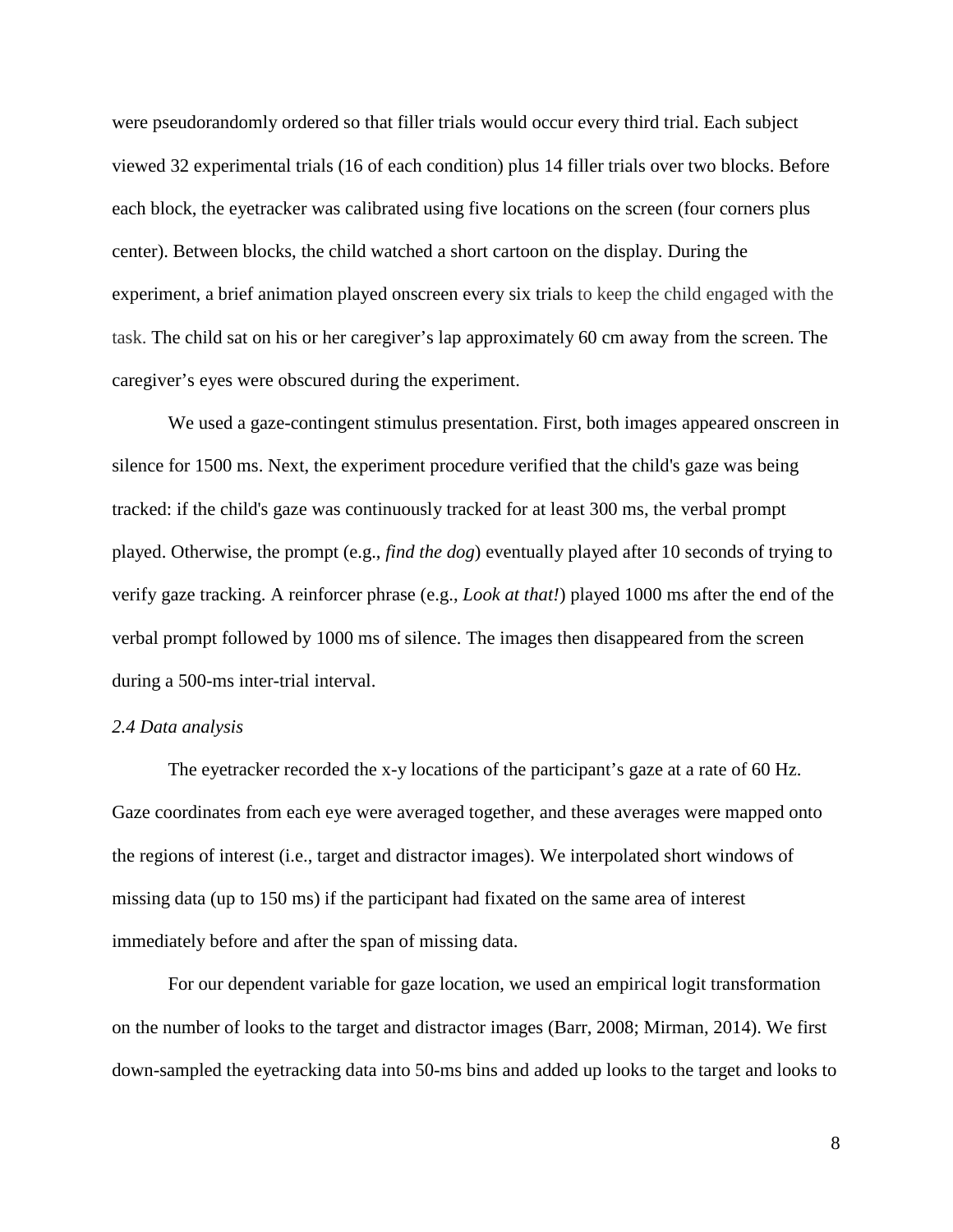the distractor image in each bin. The empirical logit is simply the log-odds of looking to the target image in each bin with 0.5 added to numerator and denominator to avoid division with 0:  $log(($ looks to target  $+ .5)$  / (looks to distractor  $+ .5$ )). Empirical logits in each bin were weighted following Barr (2008).

We used weighted empirical-logit growth curve analysis (Mirman, 2014) to model how the probability of fixating on the target image changed over time and under different coarticulatory conditions. Time was modeled using linear, quadratic and cubic orthogonal polynomials. Condition was coded using the neutral condition as the reference level, so that the condition parameters described how the growth curve in the facilitating condition differed from the neutral condition. Models included participant and participant-by-condition random effects, because we expected participants to vary randomly in their ability to access coarticulatory information. Analyses were performed in R (vers. 3.1.3) with the lme4 package (vers. 1.1.7; Bates, Mächler, Bolker, & Walker, 2014). Because it is computationally and theoretically difficult to estimate the degrees of freedom for mixed-effects models, we analyzed *t*-scores assuming a Gaussian distribution (i.e., *t* > ±1.96 was considered significant). Raw data and analysis scripts are available at [https://github.com/tjmahr/2015\\_Coartic](https://github.com/tjmahr/2015_Coartic).

# **3. Results**

Overall looking patterns are presented in Figure 2. Accuracy hovers around chance performance over the course of the determiner and approximately 250 ms into the target word. Accuracy increases from 250 to 1000 ms, and after 1000 ms accuracy begins to plateau then decline. Time clearly predicts accuracy; the probability of looking to target increases as the word unfolds. Importantly, coarticulatory information also predicts accuracy because participants have a noticeable head-start on the facilitating items. In order to formally estimate how these growth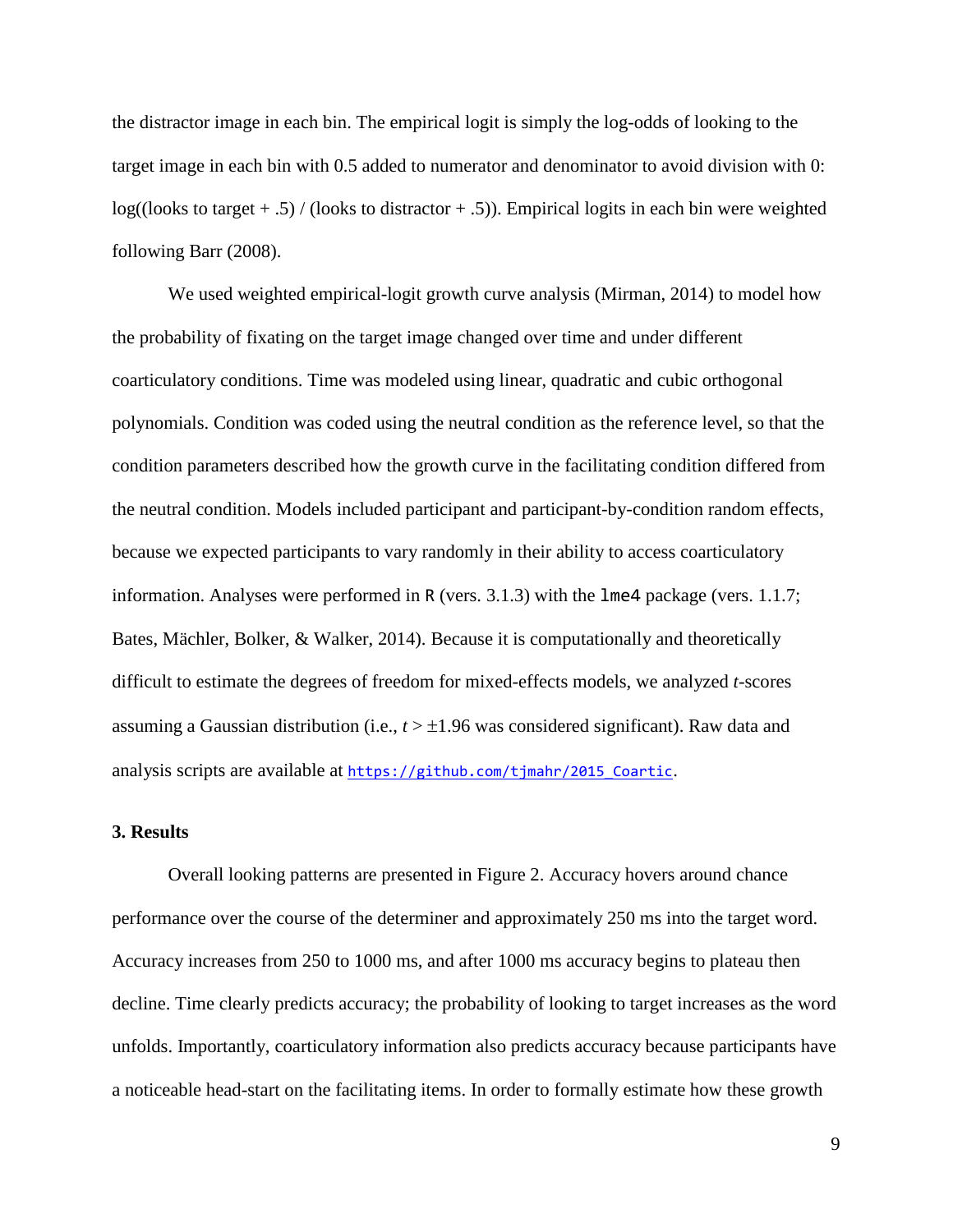curves differ, we modeled the portion of the data from 200 to 1000 ms after word-onset. We chose this window because the facilitating curve steadily grows from 200 to 1000 ms.



*Figure 2.* Proportion looking to target from onset of *the* to 1250 ms after target-word onset in the two conditions. Symbols and error bars represent observed means ±SE. Dashed vertical lines mark onset of *the*, target-word onset, and target-word offset.

Model estimates are depicted in Figure 3, and complete model specifications are given in Appendix 1. The log-odds of looking to target in the neutral condition over the entire analysis window were estimated by the intercept term  $[\gamma_{00} = 0.438;$  as a proportion: .608]. The linear, quadratic, and cubic orthogonal time terms were all significant, confirming a curvilinear, sigmoid-shape change in looks to target over time.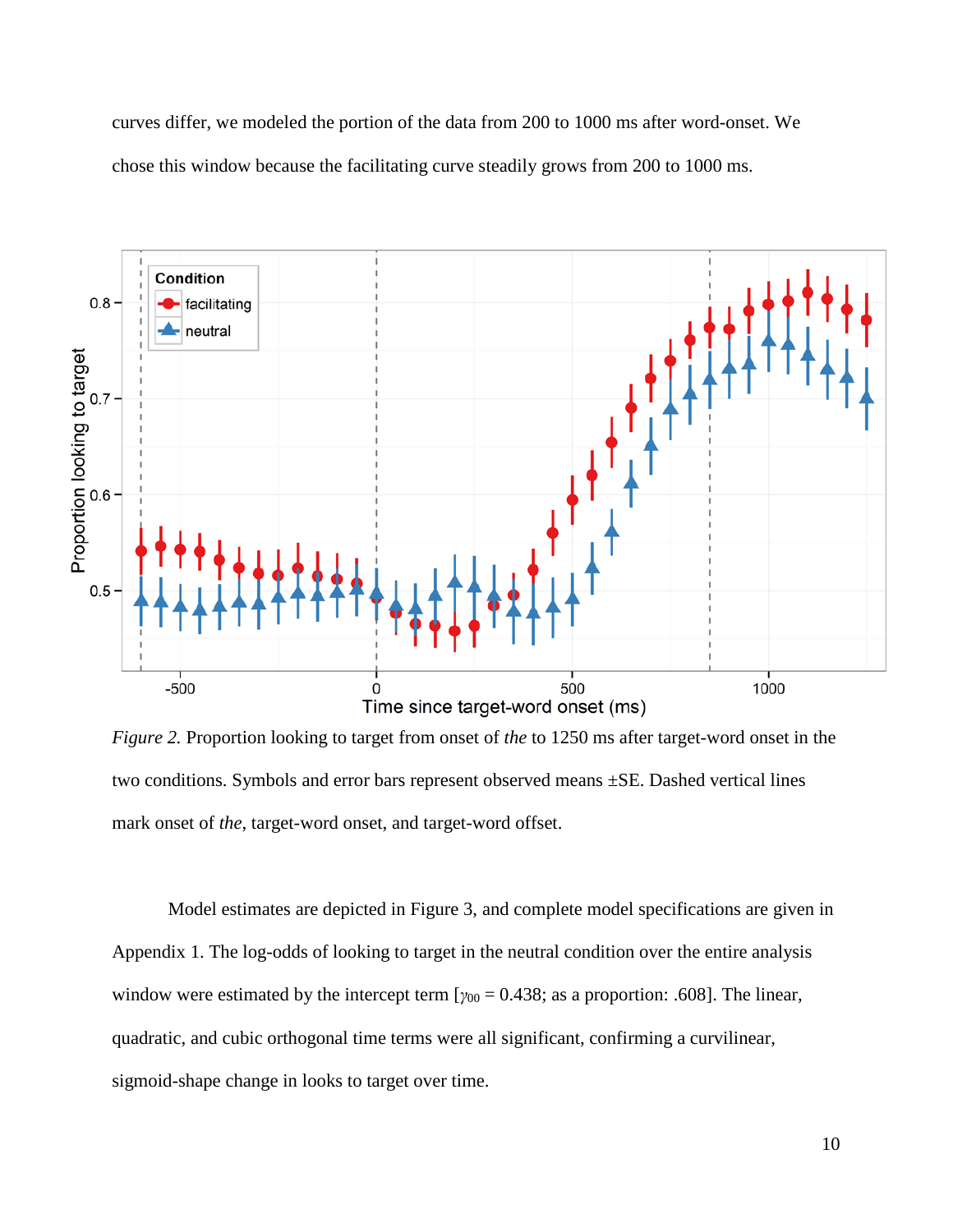There was a significant increase in accuracy in the facilitating condition  $[\gamma_{01} = 0.21]$ ;  $SE = 0.1$ ;  $t = 2.05$ ;  $p = .04$ ] such that the overall proportion of looking to target increased by .049. There was a significant effect of condition on the quadratic term  $[\gamma_{21} = -0.5; SE = 0.18;$  $t = -2.81$ ;  $p = .005$ ]. These effects can be interpreted geometrically: The larger intercept increases the overall area under the curve, and the reduced quadratic effect decreases the bowing on the center of the curve, allowing the facilitating curve to obtain its positive slope earlier than the neutral curve. There was not a significant effect of condition on the linear term  $[\gamma_{11} = 0.54;$  $SE = 0.37$ ;  $t = 1.44$ ;  $p = .15$ ], indicating that the overall slopes of the growth curves did not differ significantly. These condition effects result in the two curves being roughly parallel at the center of the analysis window but with points phase-shifted by 100 ms.

Participant-level variables were tested by comparing nested models. There was no effect of vocabulary size on the intercept  $(\chi^2(1) = 2.9, p = .091)$ , nor did vocabulary size interact with the condition effect  $(\chi^2(2) = 3.1, p = .22)$ . There was also no effect of age on the intercept term  $(\chi^2(1) = 2.6, p = .1)$ , nor did age interact with condition  $(\chi^2(2) = 2.7, p = .26)$ . Model fit did not significantly improve when vocabulary size or age were allowed to interact with Time or Timeby-Condition parameters.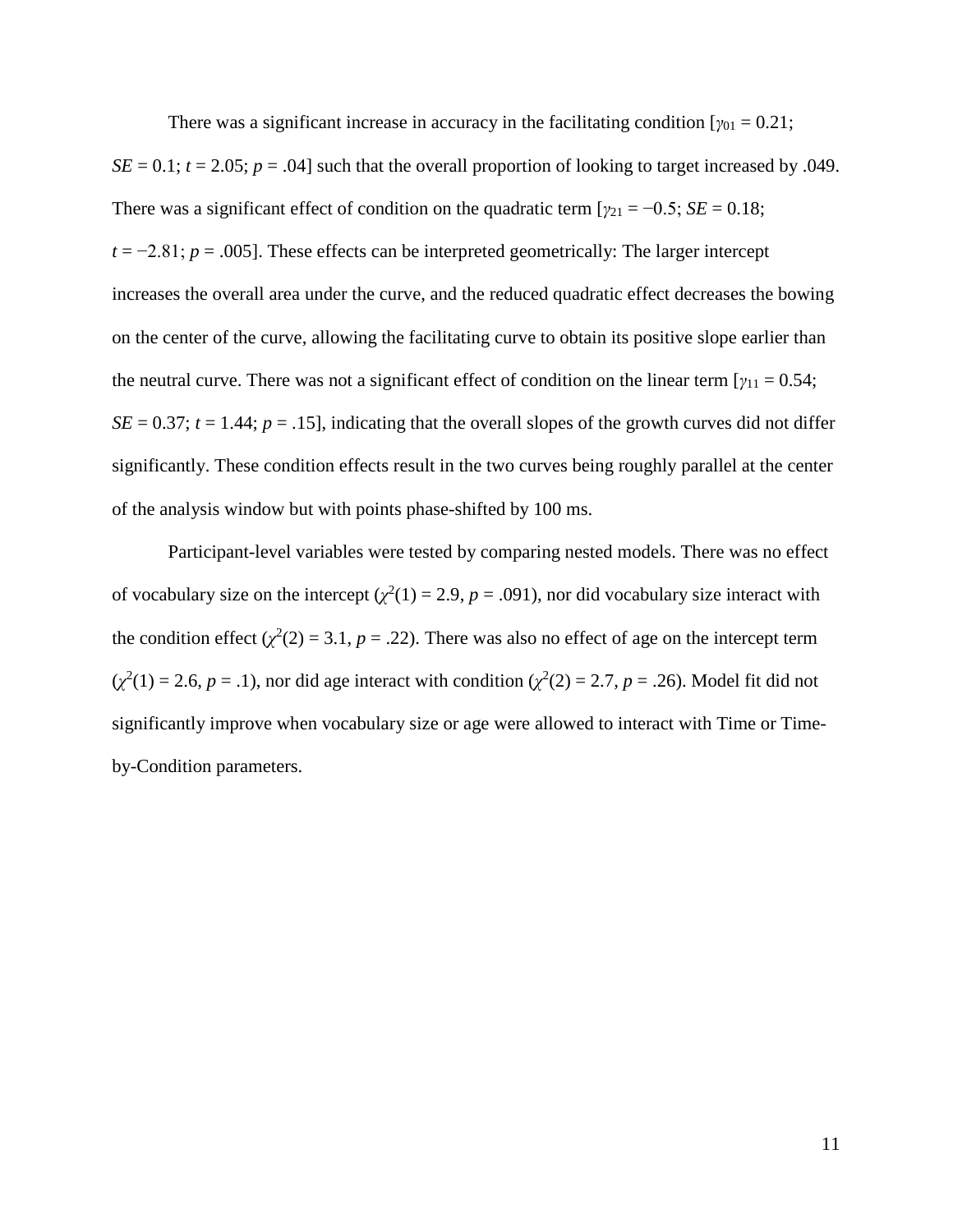

*Figure 3.* Growth curve estimates of looking probability during analysis window. Symbols and lines represent model estimates, and ribbon represents ±SE. Empirical logit values on y-axis correspond to proportions of .5, .62, .73, .82. Note that the curves are essentially phase-shifted by 100 ms.

## **4. Discussion**

The present study provides the first evidence that toddlers take advantage of coarticulatory cues across word boundaries when recognizing familiar words. Participants on average looked to a named image approximately 100 ms earlier when the determiner *the* contained coarticulatory cues about the onset of the following noun. These results indicate that novice word-learners can take advantage of anticipatory coarticulatory information across word boundaries to support recognition of familiar words. Salverda, Kleinschmidt, and Tanenhaus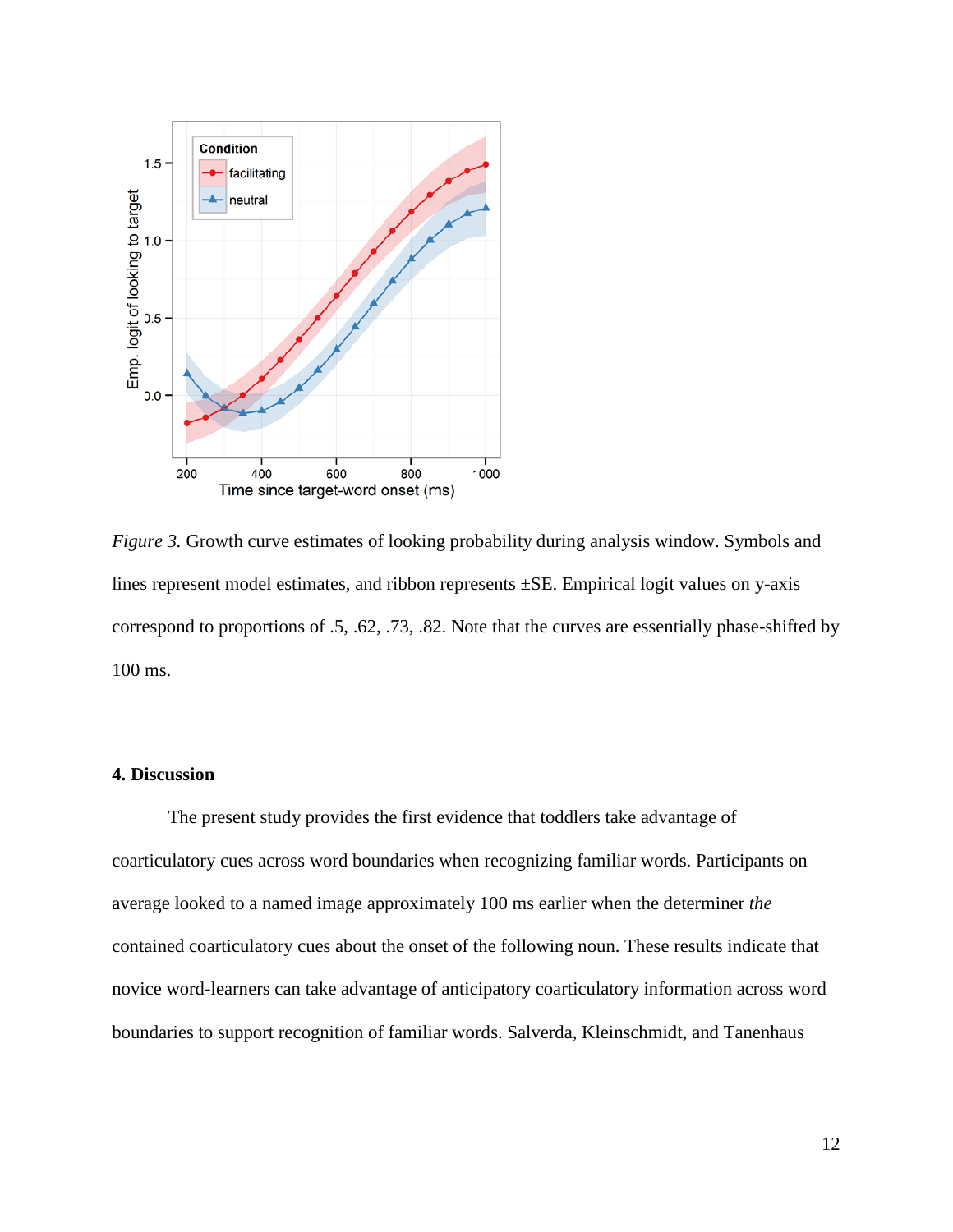(2014) demonstrated a similar coarticulatory advantage with adult listeners. Our results show that listeners can take advantage of these cues in earliest stages of lexical development.

The results of this study have consequences for theories of lexical development and word recognition. In particular, these results do not support the hypothesis that early lexical representations are underspecified—that is, encoding just enough phonetic detail to differentiate a word from competing words. In this respect, our findings agree with numerous mispronunciation studies by demonstrating that novice-word learners have detailed phonetic information in their lexical representations.

This study does provide support for models of word recognition in which sub-phonemic features may provide useful information that can constrain inferences across word boundaries. In a lexical activation model (e.g. TRACE 1.0 as in Elman & McClelland, 1986), acoustic featuredetectors can capture coarticulatory information and trigger earlier activation of the subsequent onset consonant and the target word. Similarly, in a Bayesian framework, coarticulatory information increases the likelihood of a given sound and target word, permitting earlier inference about the identity of the word.

These findings also have methodological implications for word-recognition research. There is rich phonetic detail in the speech signal, and children can take advantage of this information. As a result, researchers cannot assume that lexical processing begins after targetword onset. If an experimental design explores how listeners process and integrate phonetic cues over time, investigators should analyze or control for coarticulatory dependencies over word boundaries.

In this study, we found that children 18–24 months of age could use anticipatory coarticulatory cues to facilitate word recognition. It will be of interest to determine if these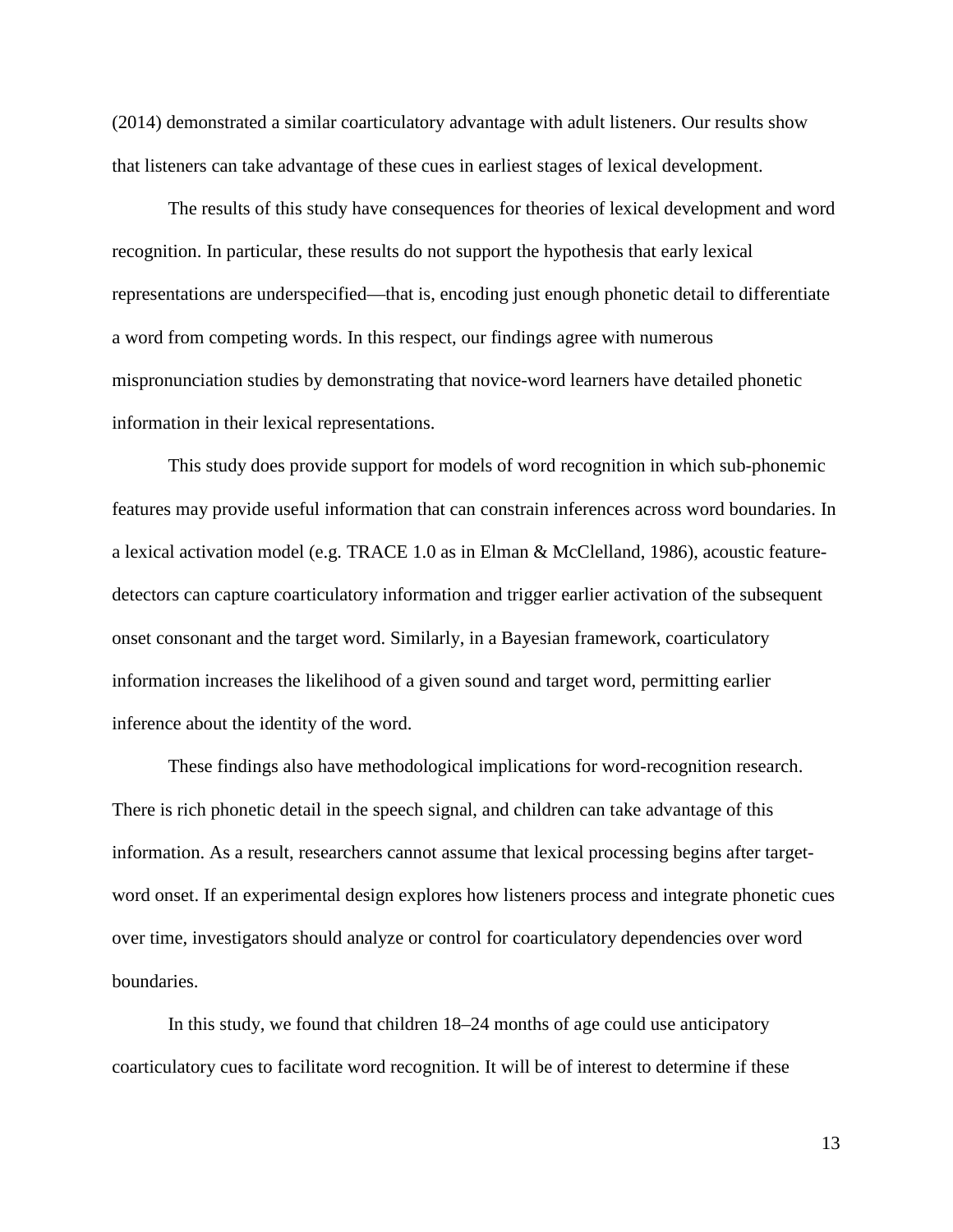results generalize to even younger children or to children with language impairments, given that delayed word learning is a characteristic of virtually all language disorders. Because none of the developmental measures (age and vocabulary size) predicted sensitivity to coarticulation in this study, we might hypothesize that toddlers do not *develop* sensitivity to coarticulation or *gradually learn* to exploit these anticipatory cues. Put another way, knowledge about coarticulation and the contextual covariation of speech sounds may be an integral part of children's representations of words from the earliest stages of word learning.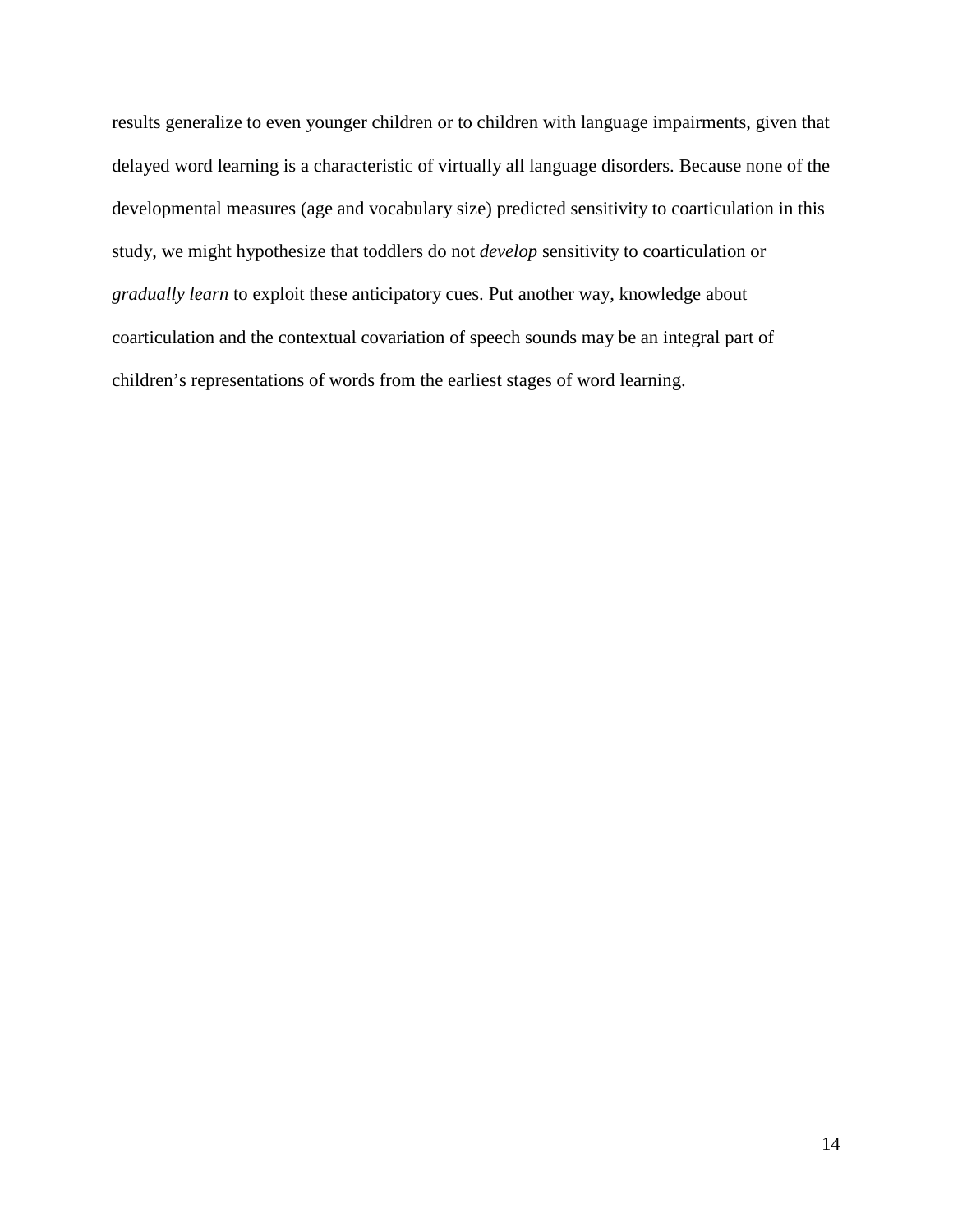# **Acknowledgements**

This research was supported by NIDCD grant R01 DC012513 to Susan Ellis Weismer, Jan Edwards, & Jenny R. Saffran, NICHD grant R37-HD037466 to Jenny R. Saffran, a grant from the James F. McDonnell Foundation to Jenny R. Saffran, NIDCD Grant R01-02932 to Jan Edwards, Mary E. Beckman, & Benjamin Munson, NICHD Grant 2-T32-HD049899 to Maryellen MacDonald, and NICHD Grant P30-HD03352 to the Waisman Center. We thank Eileen Haebig, Franzo Law II, Erin Long, Courtney Venker, and Matt Winn for help with many aspects of this study.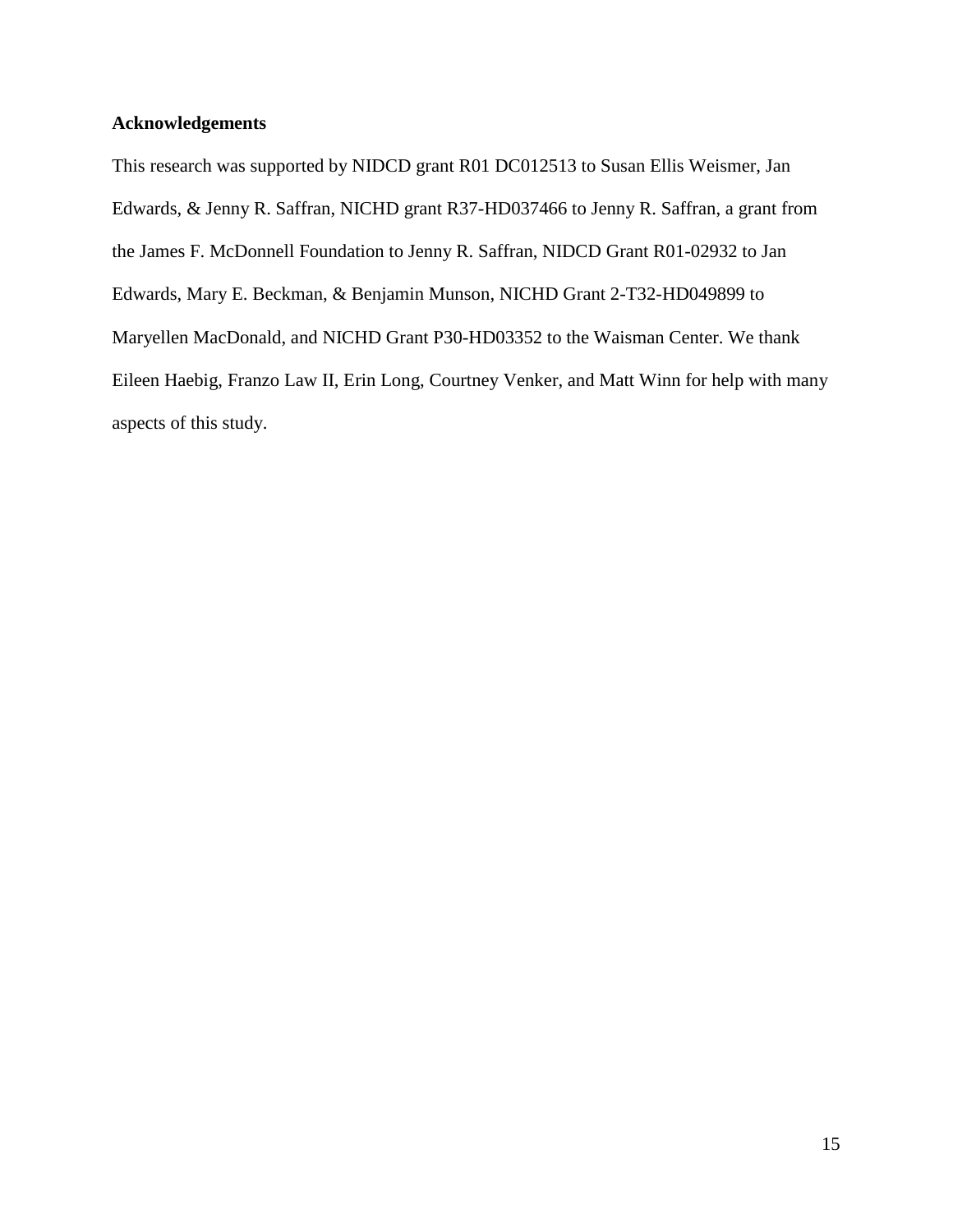# **References**

Barr, D. J. (2008). Analyzing "visual world" eyetracking data using multilevel logistic regression. *Journal of Memory and Language*, *59*(4), 457–474. doi[:10.1016/j.jml.2007.09.002](http://dx.doi.org/10.1016/j.jml.2007.09.002)

Bates, D., Mächler, M., Bolker, B., & Walker, S. (2014). *lme4: linear mixed-effects models using Eigen and S4*. Retrieved from [http://CRAN.R-project.org/package=lme4](http://cran.r-project.org/package=lme4)

Charles-Luce, J., & Luce, P. A. (1990). Similarity neighbourhoods of words in young children's lexicons. *Journal of Child Language*, *17*(1), 205–215. doi[:10.1017/S0305000900013180](http://dx.doi.org/10.1017/S0305000900013180)

Charles-Luce, J., & Luce, P. A. (1995). An examination of similarity neighbourhoods in young children's receptive vocabularies. *Journal of Child Language*, *22*(3), 727–735. doi[:10.1017/S0305000900010023](http://dx.doi.org/10.1017/S0305000900010023)

Dahan, D., Magnuson, J. S., Tanenhaus, M. K., & Hogan, E. M. (2001). Subcategorical mismatches and the time course of lexical access: evidence for lexical competition. *Language and Cognitive Processes*, *16*(5–6), 507–534. doi[:10.1080/01690960143000074](http://dx.doi.org/10.1080/01690960143000074)

Dollaghan, C. A. (1994). Children's phonological neighbourhoods: half empty or half full? *Journal of Child Language*, *21*(2), 257–271. doi[:10.1017/S0305000900009260](http://dx.doi.org/10.1017/S0305000900009260)

Edwards, J., Beckman, M. E., & Munson, B. (2004). The interaction between vocabulary size and phonotactic probability effects on children's production accuracy and fluency in nonword repetition. *Journal of Speech, Language, and Hearing Research*, *47*(2), 421–36. doi[:10.1044/1092-4388\(2004/034\)](http://dx.doi.org/10.1044/1092-4388(2004/034))

Elman, J. L., & McClelland, J. L. (1986). Exploiting lawful variability in the speech wave. In J. S. Perkell & D. H. Klatt (Eds.), *Invariance and variability of speech processes* (pp. 360–385). Hillsdale, NJ: Lawrence Erlbaum Associates, Inc.

Fenson, L., Marchman, V. A., Thal, D. J., Dale, P. S., Reznick, J. S., & Bates, E. (2007).*MacArthur-Bates Communicative Development Inventories: User's guide and technical manual*(2nd ed.). Baltimore, MD: Brookes.

Fernald, A., Swingley, D., & Pinto, J. P. (2001). When half a word is enough: infants can recognize spoken words using partial phonetic information. *Child Development*, *72*(4), 1003–15. doi[:10.1111/1467-8624.00331](http://dx.doi.org/10.1111/1467-8624.00331)

Fernald, A., Zangl, R., Portillo, A. L., & Marchman, V. A. (2008). Looking while listening: using eye movements to monitor spoken language comprehension by infants and young children. In I. A. Sekerina, E. M. Fernández, & H. Clahsen (Eds.), *Developmental psycholinguistics: online methods in children's language processing* (pp. 97–135). Amsterdam: John Benjamins Publishing Company.

Fisher, C., Church, B. A., & Chambers, K. E. (2004). Learning to identify spoken words. In D. G. Hall & S. R. Waxman (Eds.), *Weaving a lexicon* (pp. 3–40). Cambridge, MA: MIT Press.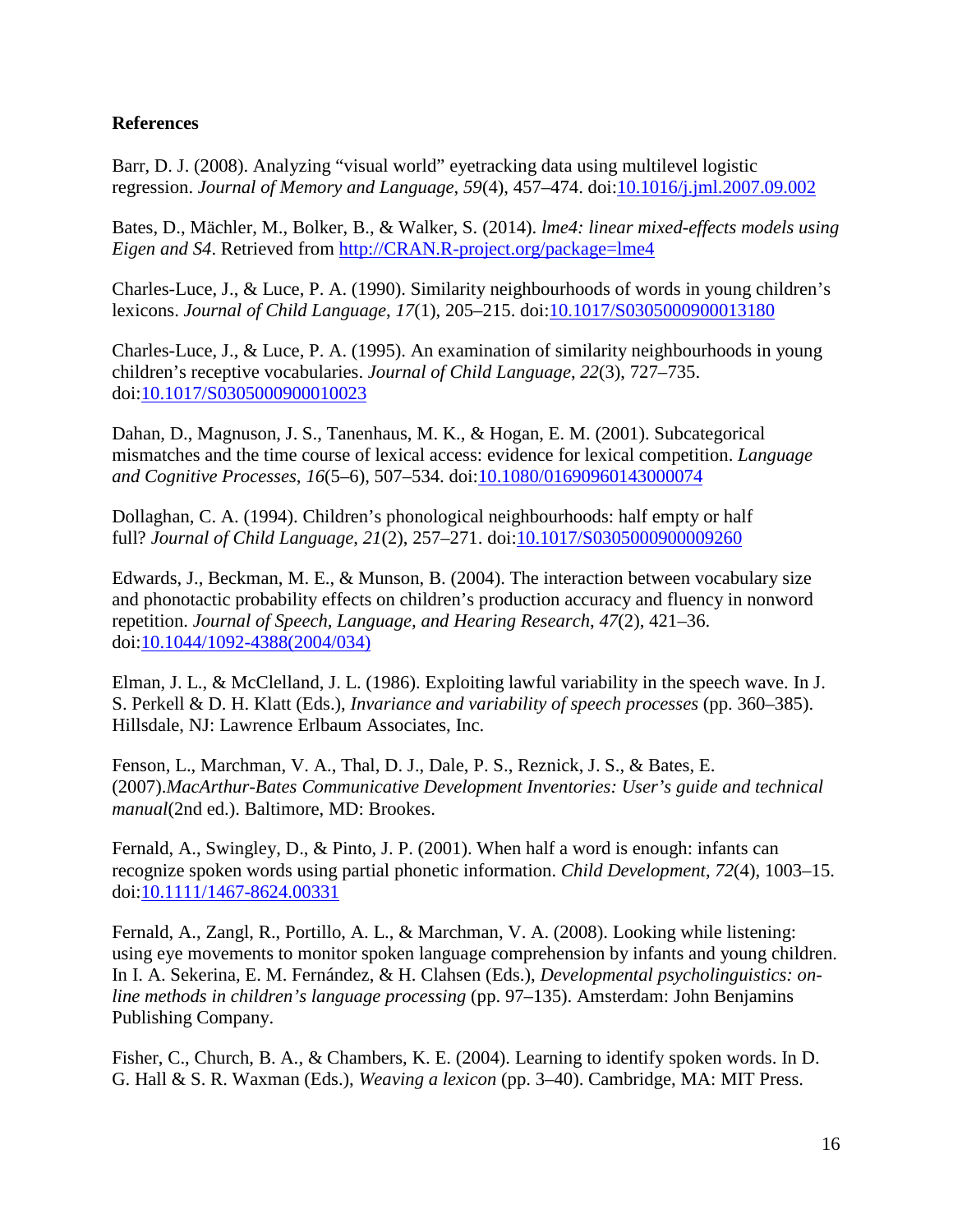Gow, D. W., Jr. (2002). Does English coronal place assimilation create lexical ambiguity? *Journal of Experimental Psychology: Human Perception and Performance*, *28*(1), 163–179. doi[:10.1037/0096-1523.28.1.163](http://dx.doi.org/10.1037/0096-1523.28.1.163)

Gow, D. W., Jr., & McMurray, B. (2007). Word recognition and phonology: the case of English coronal place assimilation. *Papers in Laboratory Phonology*, *9*, 173–200.

Jusczyk, P. W. (1993). From general to language-specific capacities: the WRAPSA model of how speech perception develops. *Journal of Phonetics*, *21*, 3–28.

Magnuson, J. S., Tanenhaus, M. K., Aslin, R. N., & Dahan, D. (2003). The time course of spoken word learning and recognition: Studies with artificial lexicons. *Journal of Experimental Psychology: General*, *132*(2), 202–227. doi[:10.1037/0096-3445.132.2.202](http://dx.doi.org/10.1037/0096-3445.132.2.202)

Marchman, V. A., & Fernald, A. (2008). Speed of word recognition and vocabulary knowledge in infancy predict cognitive and language outcomes in later childhood. *Developmental Science*, *11*(3), F9–16. doi[:10.1111/j.1467-7687.2008.00671.x](http://dx.doi.org/10.1111/j.1467-7687.2008.00671.x)

Mattys, S. L., White, L., & Melhorn, J. F. (2005). Integration of multiple speech segmentation cues: a hierarchical framework. *Journal of Experimental Psychology: General*, *134*(4), 477–500. doi[:10.1037/0096-3445.134.4.477](http://dx.doi.org/10.1037/0096-3445.134.4.477)

Mayor, J., & Plunkett, K. (2014). Infant word recognition: insights from TRACE simulations.*Journal of Memory and Language*, *71*(1), 89–123. doi[:10.1016/j.jml.2013.09.009](http://dx.doi.org/10.1016/j.jml.2013.09.009)

McQueen, J. M., Norris, D., & Cutler, A. (1999). Lexical influence in phonetic decision making: evidence from subcategorical mismatches. *Journal of Experimental Psychology: Human Perception and Performance*, *25*(5), 1363–1389. doi[:10.1037/0096-1523.25.5.1363](http://dx.doi.org/10.1037/0096-1523.25.5.1363)

Metsala, J. L. (1999). Young children's phonological awareness and nonword repetition as a function of vocabulary development. *Journal of Educational Psychology*, *91*(1), 3–19. doi[:10.1037//0022-0663.91.1.3](http://dx.doi.org/10.1037/0022-0663.91.1.3)

Mirman, D. (2014). *Growth curve analysis and visualization using R*. Boca Raton, FL: Chapman & Hall/CRC.

Plunkett, K. (2006). Learning how to be flexible with words. In Y. Munakata & M. Johnson (Eds.),*Processes of change in brain and cognitive development: attention and performance* (Vol. XXI, pp. 233–248). Cambridge, MA: MIT Press.

Salverda, A. P., Kleinschmidt, D., & Tanenhaus, M. K. (2014). Immediate effects of anticipatory coarticulation in spoken-word recognition. *Journal of Memory and Language*, *71*(1), 145–163. doi[:10.1016/j.jml.2013.11.002](http://dx.doi.org/10.1016/j.jml.2013.11.002)

Swingley, D., & Aslin, R. N. (2000). Spoken word recognition and lexical representation in very young children. *Cognition*, *76*(2), 147–66. doi[:10.1016/S0010-0277\(00\)00081-0](http://dx.doi.org/10.1016/S0010-0277(00)00081-0)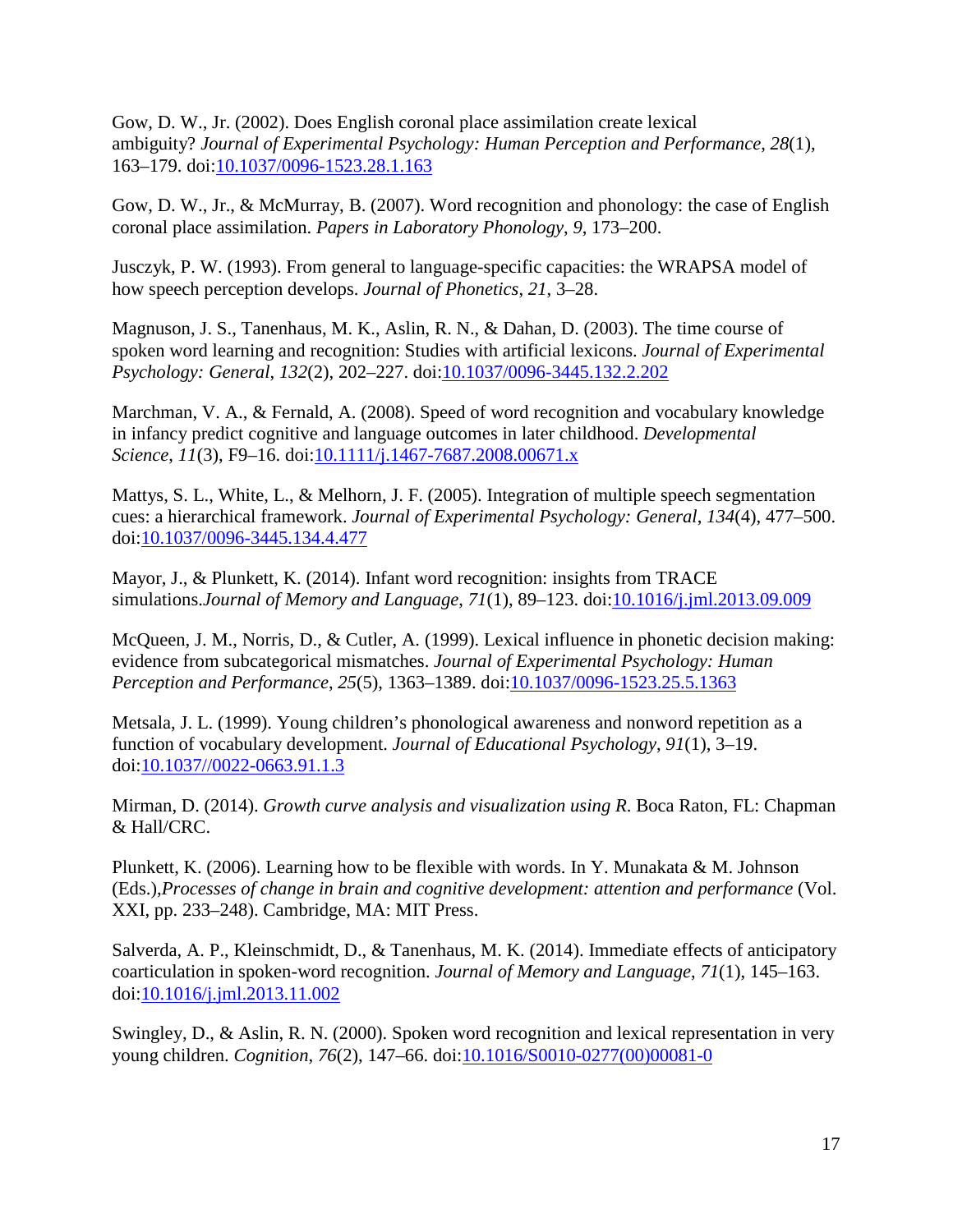Swingley, D., & Aslin, R. N. (2002). Lexical neighborhoods and the word-form representations of 14-month-olds. *Psychological Science*, *13*(5), 480–484. doi[:10.1111/1467-9280.00485](http://dx.doi.org/10.1111/1467-9280.00485)

Swingley, D., Pinto, J. P., & Fernald, A. (1999). Continuous processing in word recognition at 24 months. *Cognition*, *71*(2), 73–108. doi[:10.1016/S0010-0277\(99\)00021-9](http://dx.doi.org/10.1016/S0010-0277(99)00021-9)

Tobin, S., Cho, P. W., Jennet, P., & Magnuson, J. S. (2010). Effects of anticipatory coarticulation on lexical access. In S. Ohlsson & R. Catrambone (Eds.), *Proceedings of the 32nd annual meeting of the cognitive science society* (pp. 2200–2205). Austin, TX: Cognitive Science Society.

Weisleder, A., & Fernald, A. (2013). Talking to children matters: early language experience strengthens processing and builds vocabulary. *Psychological Science*, *24*(11), 2143–52. doi[:10.1177/0956797613488145](http://dx.doi.org/10.1177/0956797613488145)

Werker, J. F., & Curtin, S. (2005). PRIMIR: A developmental framework of infant speech processing. *Language Learning and Development*, *1*(2), 197–234. doi[:10.1080/15475441.2005.9684216](http://dx.doi.org/10.1080/15475441.2005.9684216)

Werker, J. F., Fennell, C. T., Corcoran, K. M., & Stager, C. L. (2002). Infants' ability to learn phonetically similar words: effects of age and vocabulary size. *Infancy*, *3*(1), 1–30. doi[:10.1207/15250000252828226](http://dx.doi.org/10.1207/15250000252828226)

White, K. S., & Morgan, J. L. (2008). Sub-segmental detail in early lexical representations. *Journal of Memory and Language*, *59*(1), 114–132. doi[:10.1016/j.jml.2008.03.001](http://dx.doi.org/10.1016/j.jml.2008.03.001)